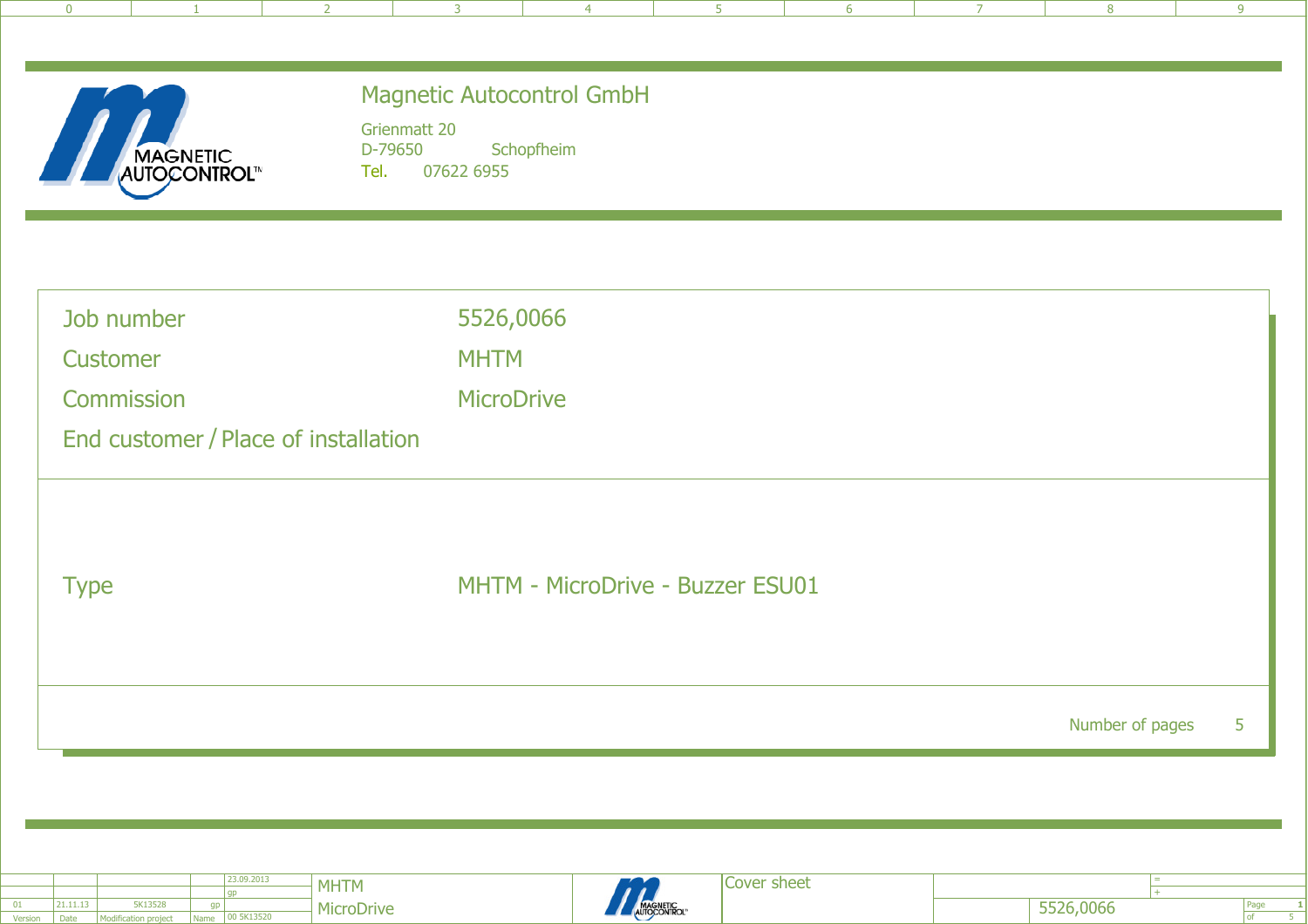|  |  |  | 0 1 2 3 4 5 6 5 |  | and the company of the company of the |
|--|--|--|-----------------|--|---------------------------------------|
|  |  |  |                 |  |                                       |





|         |             |                             |             | 23.09.2013 | <b>MHTM</b>       |
|---------|-------------|-----------------------------|-------------|------------|-------------------|
|         |             |                             |             | gp         |                   |
|         | 21.11.13    | 5K13528                     | qp          |            | <b>MicroDrive</b> |
| Version | <b>Date</b> | <b>Modification project</b> | <b>Name</b> | 00 5K13520 |                   |
|         |             |                             |             |            |                   |



**Installation** 

 MicroDriveand the stallation<br>
State of the state of the state of the state of the state of the state of the state of the state of the state of the state of the state of the state of the state of the state of the state of the state o

Page

 $\frac{2}{5}$ 

+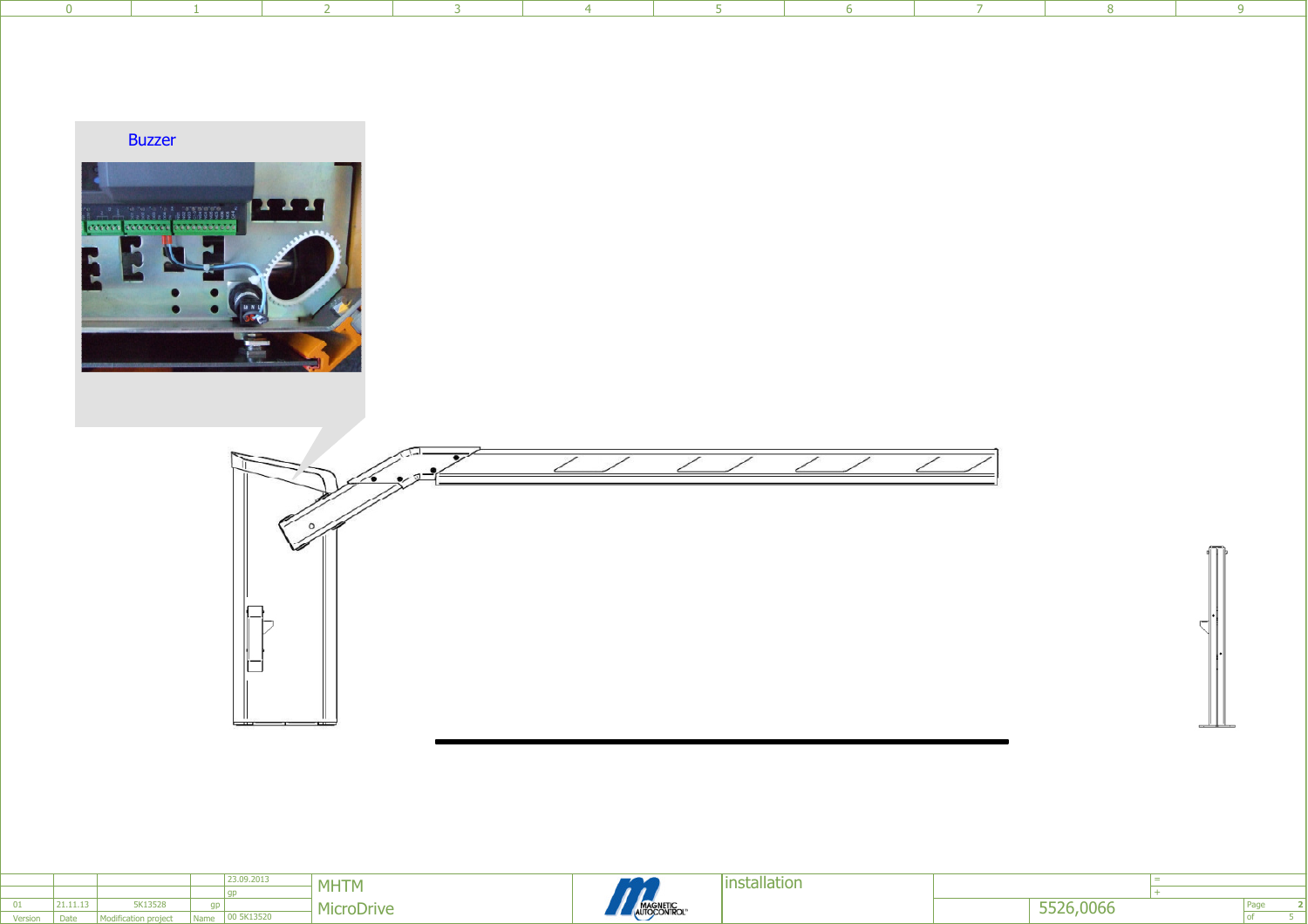## OPTION 1 (signal light A)Buzzer



1 1 2 3 3 4 5 6 7 8 9

D03= Buzzer (signal light A, select required mode in menu)

|                |          |                             |      | 23.09.2013 | <b>MHTM</b> |
|----------------|----------|-----------------------------|------|------------|-------------|
|                |          |                             |      | .gp        |             |
| 01             | 21.11.13 | 5K13528                     | qp   |            | MicroDrive  |
| <b>Version</b> | Date.    | <b>Modification project</b> | Name | 00 5K13520 |             |
|                |          |                             |      |            |             |

 $\overline{0}$ 



barrier controller MGCoption 1

+

Page

5 **3**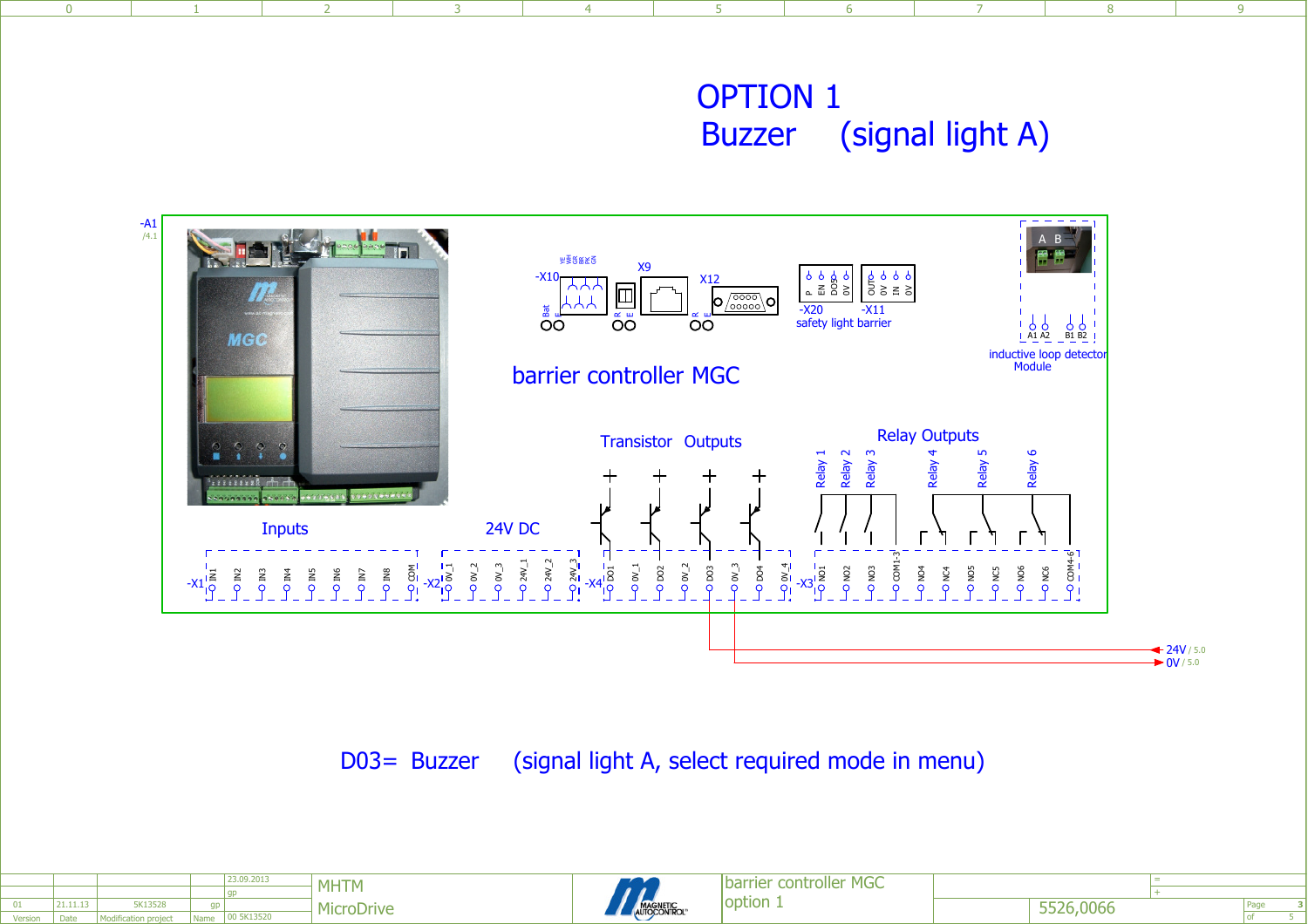## OPTION 2Buzzer (signal light B)



1 1 2 3 3 4 5 6 7 8 9

D04= Buzzer (signal light B, select required mode in menu)

|         |          |                             |             | 23.09.2013 | <b>MHTM</b>       |
|---------|----------|-----------------------------|-------------|------------|-------------------|
|         |          |                             |             | qp         |                   |
| 01      | 21.11.13 | 5K13528                     | qp          |            | <b>MicroDrive</b> |
| Version | Date:    | <b>Modification project</b> | <b>Name</b> | 00 5K13520 |                   |
|         |          |                             |             |            |                   |

 $\overline{0}$ 



barrier controller MGCoption 2

+

Page

5 **4**